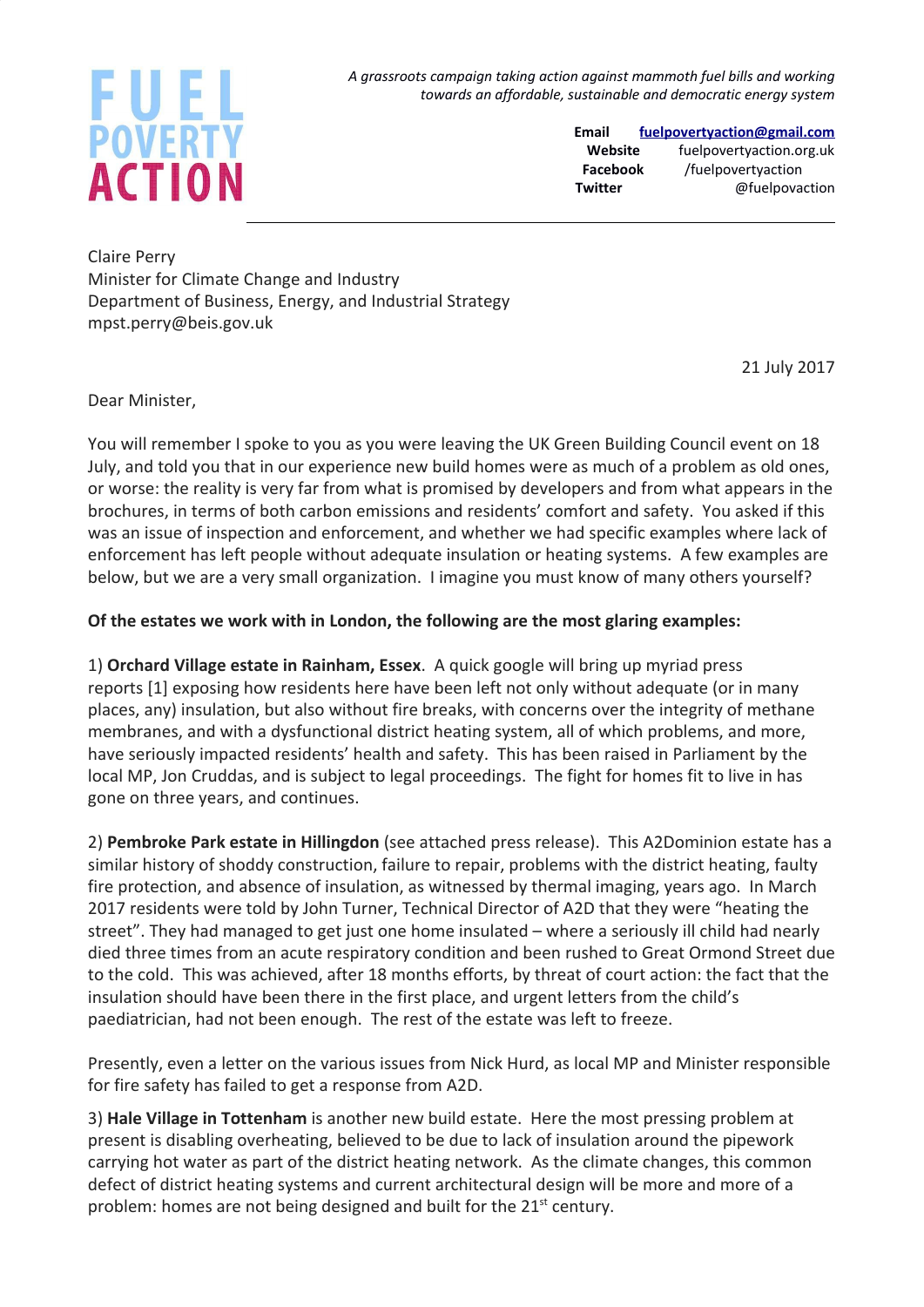4) **Myatts Field North in Lambeth** was regenerated in a PFI project, with plans including "a new energy plant to provide more reliable and efficient heating and hot water and reduce the carbon footprint of homes". In reality the new district heating system has been a nightmare with four years of frequent outages and continuing issues with unreliability, lack of control, lack of hot water, and high costs. As at Hale Village, residents are also suffering severe overheating in summer, which may again be due to lack of pipes insulation, or building design, and again there has been a catalogue of other problems: please see today's [Guardian article](https://www.theguardian.com/society/2017/jul/21/the-real-cost-of-regeneration-social-housing-private-developers-pfi) which reinforces much of what we are saying here. Promised solar panels have largely failed to materialize. The direct involvement of both Fuel Poverty Action and BEIS has led E.ON, who run the heat network, to admit to many problems and there are ongoing efforts to secure accountability here – difficult because of the lack of effective enforcement mechanisms built into the original contracts, and the multiple layers of firms and a consortium involved in carrying them out. This story is fully documented in our recently published report *Not Fit for Purpose: Residents' Experiences of E.ON's District Heating System on the Myatts Field North Estate and Oval Quarter development in Lambeth, London.[2]*

# **District heating**

District heating is common to all of these estates, and indeed to a high proportion of the estates that are springing up under regeneration schemes. New heat and power centres and piped-in heat come with the promise of replacing expensive fossil fuels with lower carbon emissions and lower bills. We believe district heating *can* achieve these aims, and of course new housing *can* be built that is sound, affordable, and produces little or nothing in terms of carbon. Instead we see multiple layers of contracts and subcontracts, inadequate regulation, laughable inspection and enforcement mechanisms, and a commission-based procuring process that incentivizes corner-cutting and market-gamesmanship. Residents are locked into the schemes for generations and cannot switch; the suppliers of heat take advantage of this: even customer service and care for vulnerable customers is appalling, and metering and billing are commonly chaotic and exploitative, despite the fact that this is one aspect of district heating that is actually regulated, as required under European law. And other than that, the industry is entirely unregulated, as the government has not yet accepted the need.

## **Fire safety**

In the wake of the Grenfell catastrophe, the appalling inadequacy of UK fire safety regulations, inspections, and enforcement are widely known. One aspect that as yet has been little publicized is the openings for pipes and cables in walls and floors, allowing the spread of both fire and smoke. The rules laid down in building regulations (see c  $p$  36 here) are probably breached routinely: cladding is visible to all, but holes in the cupboard floor are hardly visible, and we understand that a thorough investigation of a building's compartmentation does not form part of a standard fire risk assessment. This is an issue both for new buildings and retrofits: Grenfell Tower had recently been retro-fitted with a district heating system, requiring pipework to be punched through floors, ceilings and walls. The rules on sealing such gaps around pipes of all sorts, and electrical cables, can easily fall by the wayside where savings are demanded and work is done on the cheap, or where inspections are lax. We do not know yet what the seals were like around the pipes and cables in Grenfell Tower. If they were poor, this would inevitably have facilitated the fire spreading *inside* the building, greatly diminishing residents' chance of escape.

On Orchard Village estate have been looking at their own pipes and have made this worrying [video,](https://drive.google.com/open?id=0BxDnf0pHrWtDRFoxem1mRDFfazNMcGdKQ1ZaVDRCa05hWC1F) as yet to be assessed by experts.

On Myatts Field, the alarm was sounded years ago; the history below exposes the mechanisms by